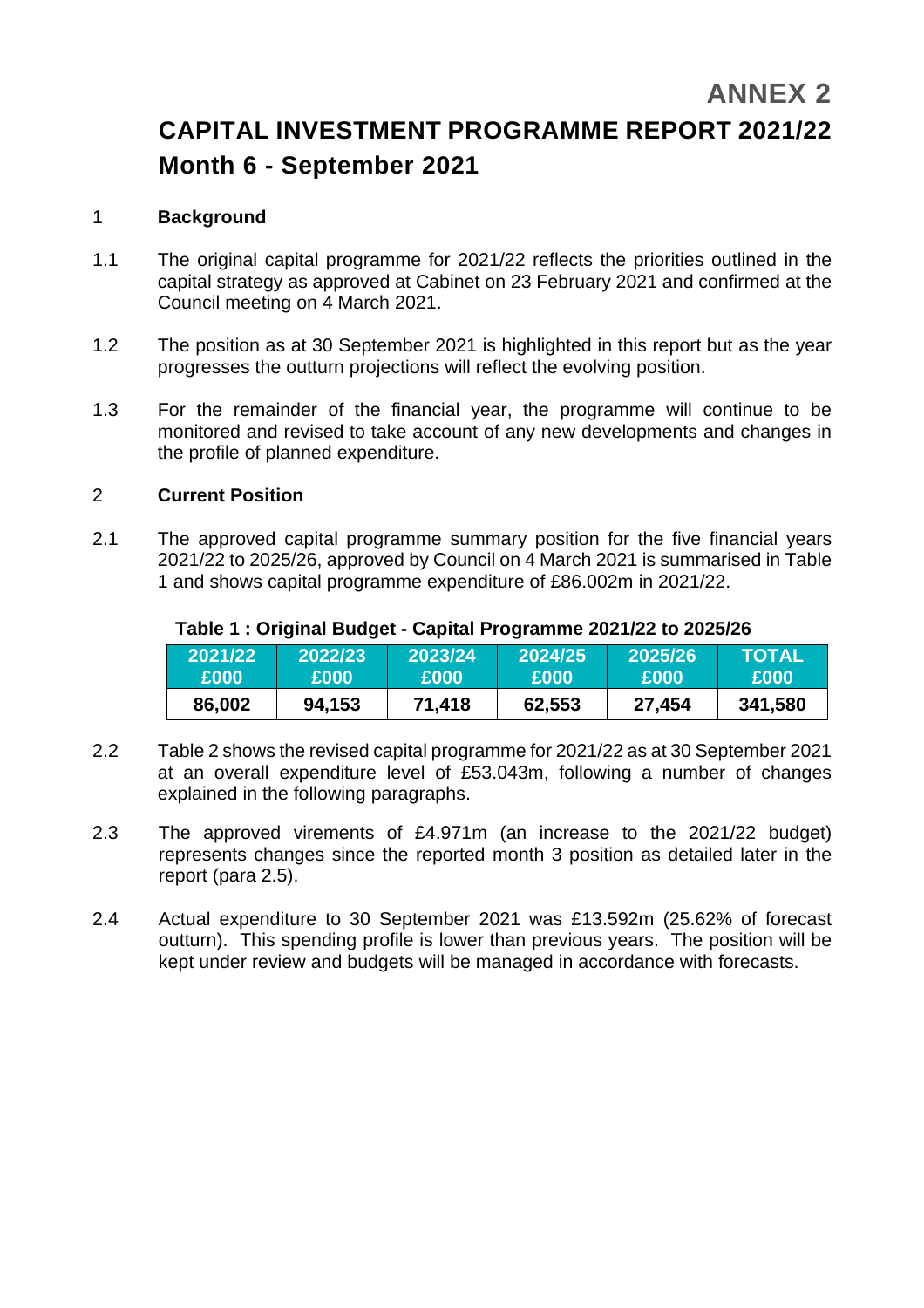## **Table 2 – 2021/22 Capital Programme**

| <b>Directorate</b>                                         | <b>Revised</b><br><b>Budget</b><br><b>M03</b><br>£000 | <b>Approved</b><br>Virement/<br><b>Rephase</b><br><b>M06*</b><br>£000 | <b>Proposed</b><br><b>Virement/</b><br><b>Rephase</b><br>£000 | <b>Revised</b><br><b>Budget</b><br>(M06)<br>£000 | <b>Forecast</b><br>£000 | <b>Variance</b><br>£000 |
|------------------------------------------------------------|-------------------------------------------------------|-----------------------------------------------------------------------|---------------------------------------------------------------|--------------------------------------------------|-------------------------|-------------------------|
| <b>Corporate Services</b>                                  | 7,656                                                 | 0                                                                     | (2,776)                                                       | 4,880                                            | 4,880                   |                         |
| <b>Children's Services</b>                                 | 8,269                                                 | 1,466                                                                 | 5,668                                                         | 15,403                                           | 15,403                  |                         |
| <b>Communities and Reform</b>                              | 693                                                   |                                                                       | (658)                                                         | 36                                               | 36                      |                         |
| <b>Community Health &amp; Adult Social Care</b><br>(CHASC) | 3,407                                                 | 5                                                                     | (1,407)                                                       | 2,005                                            | 2,005                   |                         |
| <b>Housing Revenue Account</b>                             | 4,063                                                 | 0                                                                     | (3,278)                                                       | 785                                              | 785                     |                         |
| People and Place                                           | 63,986                                                | 3,499                                                                 | (37, 551)                                                     | 29,934                                           | 29,934                  |                         |
| <b>Overall Total</b>                                       | 88,075                                                | 4,971                                                                 | (40,002)                                                      | 53,043                                           | 53,043                  |                         |

(subject to rounding – tolerance +/- £1k)

2.5 The previously approved movements, including new funding received since Cabinet approved the month 3 financial monitoring report in September, are as detailed below:

| <b>Details of Approvals</b>                                                        | <b>Directorate</b>         | <b>Amount</b><br>£000 |
|------------------------------------------------------------------------------------|----------------------------|-----------------------|
| New Grant Funding - High Needs Capital Grant                                       | <b>Children's Services</b> | 830                   |
| Additional Local Transport Plan/Integrated Transport Block<br><b>Grant Funding</b> | People & Place             | 1,071                 |
| New Environment Agency Funding                                                     | People & Place             | 61                    |
| Revenue Contribution to the Transport capital programme                            | People & Place             | 11                    |
| Removal of Grant In Aid funding no longer required                                 | People & Place             | (13)                  |
| New Grant Funding - Devolved Formula Capital (DFC)                                 | <b>Children's Services</b> | 635                   |
| <b>Private Contribution / Disabled Facilities Grant schemes</b>                    | <b>CHASC</b>               | 5                     |
| S106 Funding / Insurance Contributions - various                                   | People and Place           | 23                    |
| DfE Contribution towards Oasis Leesbrook Signalised<br>Junction                    | People and Place           | 355                   |
| 2021/22 Future High Street Fund Grant allocation (£10.750m<br>over all years)      | People and Place           | 1,793                 |
| 2021/22 Towns Fund Grant allocation (£24.4m over all years)                        | People and Place           | 200                   |
| <b>Total Approved Virements since Month 3</b>                                      |                            | 4,971                 |

2.6 The proposed changes of £40.002m shown in Table 2 present the outcome of the Annual Review of the Capital Programme. This is detailed more fully from paragraph 2.16 and in Appendix G.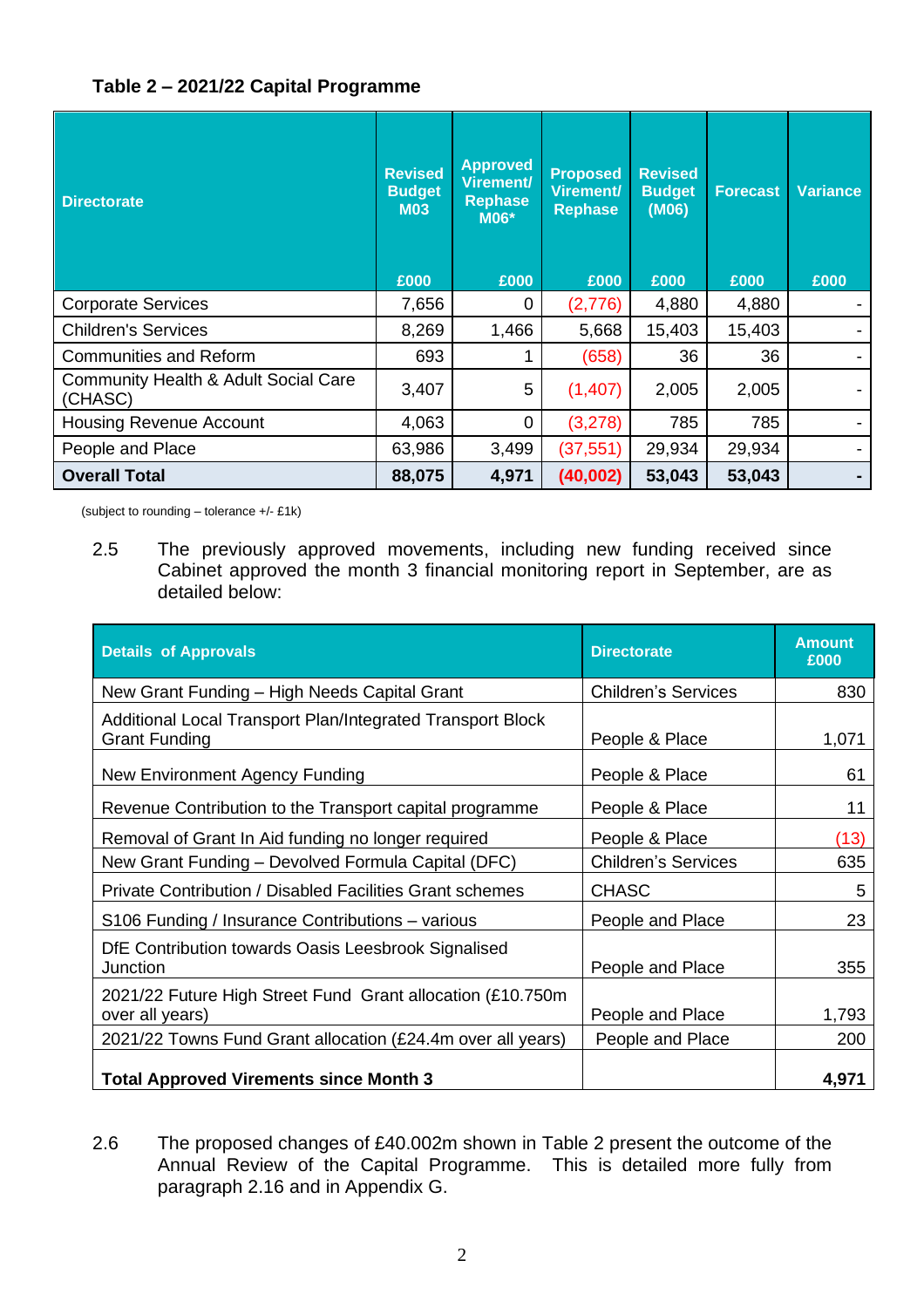2.7 Due to the continued COVID-19 pandemic, there remains an element of uncertainty about the forecast position and it is inevitable that this will change in the remaining months; that said, the forecasts are based on the latest and most up to date information. A further breakdown of Table 2 on a service by service area basis is shown at Appendices A to F.

## **Re-profiling of the Capital Programme**

2.8 The revised capital programme for 2021/22 to 2025/26, taking into account all the above amendments in arriving at the revised forecast position, is shown in Table 3 together with the projected financing profile.

| Table 3 - 2021/2026 Capital Programme |  |
|---------------------------------------|--|
|---------------------------------------|--|

| <b>Directorate</b><br><b>Budget</b>            | <b>Revised</b><br><b>Budget</b><br>2021/22<br>£000 | 2022/23<br>£000 | 2023/24<br>£000 | 2024/25<br>£000          | 2025/26<br>£000 | <b>Total</b><br>£000 |
|------------------------------------------------|----------------------------------------------------|-----------------|-----------------|--------------------------|-----------------|----------------------|
| <b>Corporate Services</b>                      | 4,880                                              | 5,219           | 3,119           | 1,974                    | 5,622           | 20,814               |
| <b>Children's Services</b>                     | 15,403                                             | 6,425           | 8,892           | 2,000                    | 4,000           | 36,720               |
| <b>Communities and Reform</b>                  | 36                                                 | 408             | 250             | $\overline{\phantom{0}}$ |                 | 693                  |
| Community Health & Adult<br><b>Social Care</b> | 2,005                                              | 1,204           | 200             | 200                      |                 | 3,608                |
| <b>Housing Revenue Account</b>                 | 785                                                | 3,283           | 8,127           | 7,914                    | 1,150           | 21,259               |
| People and Place                               | 29,934                                             | 103,351         | 78,897          | 41,881                   | 31,473          | 285,536              |
| <b>Grand Total</b>                             | 53,043                                             | 119,890         | 99,485          | 53,969                   | 42,245          | 368,632              |

(subject to rounding – tolerance +/- £1k)

| <b>Funding</b>                         | 2021/22<br>£000 | 2022/23<br>£000 | 2023/24<br>£000 | 2024/25<br><b>E000</b> | 2025/26<br>£000 | Total<br>£000 |
|----------------------------------------|-----------------|-----------------|-----------------|------------------------|-----------------|---------------|
| <b>Grant &amp; Other Contributions</b> | (20, 263)       | (46, 036)       | (21, 867)       | (5, 411)               | (2,406)         | (95, 983)     |
| <b>Prudential Borrowing</b>            | (26, 423)       | (66, 456)       | (68, 628)       | (35,989)               | (38, 597)       | (236,093)     |
| Revenue                                | (822)           | (3,283)         | (8, 127)        | (7, 914)               | (1, 150)        | (21, 296)     |
| <b>Capital Receipts</b>                | (5,535)         | (4, 115)        | (863)           | (4,655)                | (92)            | (15,260)      |
| <b>Grand Total</b>                     | (53,043)        | (119, 890)      | (99, 485)       | (53,969)               | (42, 245)       | (368, 632)    |

(subject to rounding – tolerance +/- £1k)

## **Table 4 – Capital Programme Additional Resources 2021/2026**

| <b>Details of New Funding</b>                           | <b>Directorate</b>         | <b>Amount</b><br>£000 |
|---------------------------------------------------------|----------------------------|-----------------------|
| <b>Towns Fund Grant</b>                                 | People &Place              | 24,400                |
| <b>Future High Streets Fund Grant</b>                   | People & Place             | 10,751                |
| Additional Transport Grant - Integrated Transport Block | People & Place             | 1,071                 |
| <b>High Needs Grant</b>                                 | <b>Children's Services</b> | 830                   |
| Schools Devolved Formula Capital Grant                  | <b>Children's Services</b> | 635                   |
| Traffic Signalisation Contribution - S278 Agreement -   |                            |                       |
| Oasis Leesbrook                                         | People & Place             | 335                   |
| Grant in Aid                                            | People & Place             | 46                    |
| Other minor changes                                     | People & Place/CHASC       | 38                    |
| <b>Total Increase to Funding since Month 3</b>          |                            | 38,126                |

<sup>2.9</sup> Since month 3 there has been an increase resources available to the 2021/22 to 2025/26 capital programme of £38.126m which is shown below: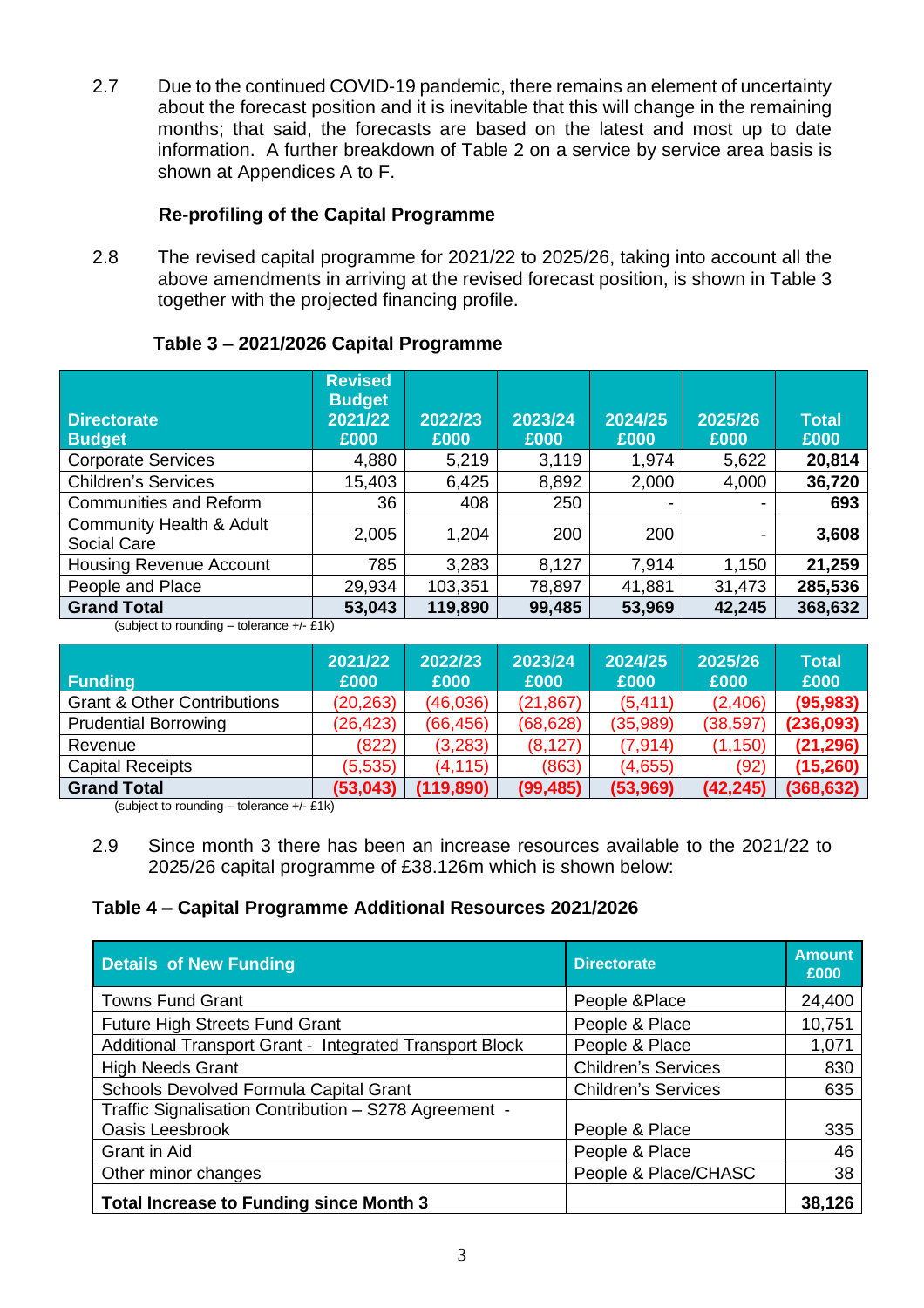- 2.10 In addition to the increases to the programme, as advised in section 2.17, the annual review of the capital programme has identified £24.858m of resources that can be removed from the programme thus revising the overall increase in the programme over the period 2021/22 to 2025/26 to £13.628m.
- 2.11 The revised Provision for Emerging Priorities for 2021/22 to 2025/26, taking into account all the above amendments, is contained within the Corporate Services budget and is as follows:

## **Table 4 – Provision for Emerging Priorities**

|                                                    | 2021/22<br>£000 | 2022/23 2023/24 2024/25 2025/26<br>£000 | £000  | E000  | £000  | Total<br>£000 |
|----------------------------------------------------|-----------------|-----------------------------------------|-------|-------|-------|---------------|
| <b>Provision for Emerging</b><br><b>Priorities</b> | 1,115           | 4,150                                   | 3,050 | 1,836 | 5.622 | 15,773        |

#### **Capital Receipts**

- 2.12 The revised capital programme requires the availability of £5.535m of capital receipts in 2021/22 for financing purposes. The total net usable capital receipts currently received in year is £6.285m. This ensures that there is no shortfall in the support for the revenue budget, as the first £2.000m of capital receipts has been used to provide funding under the flexible use of capital receipts initiative.
- 2.12 The capital receipts position as at 30 September 2021 is as follows:

#### **Table 5 – Capital Receipts 2021/22**

|                                               | £000                     | £000  |
|-----------------------------------------------|--------------------------|-------|
| <b>Capital Receipts Financing Requirement</b> |                          | 5,535 |
| Usable Capital Receipt b/fwd.                 | $\overline{\phantom{0}}$ |       |
| Actual received to date                       | (6, 285)                 |       |
| Further Required/(Surplus) in 2021/22         |                          | (750) |

- 2.13 Given the significant level of receipts needed to finance the capital programme in this and future years it is imperative that the capital receipts/disposal schedule is adhered to. This is monitored at the monthly Capital Receipts meeting and will be subject to on-going review throughout the year. It is of course recognised that the pandemic has had an impact of business/economic activities making capital disposals more challenging.
- 2.14 The Capital Strategy and Capital Programme 2021/22 to 2025/26 introduced an expectation of the level of receipts that is anticipated in each of the respective years and therefore an estimate as to the resultant level of over or under programming in order to present a balanced budget. The position as at 30 September 2021 is illustrated in the table below: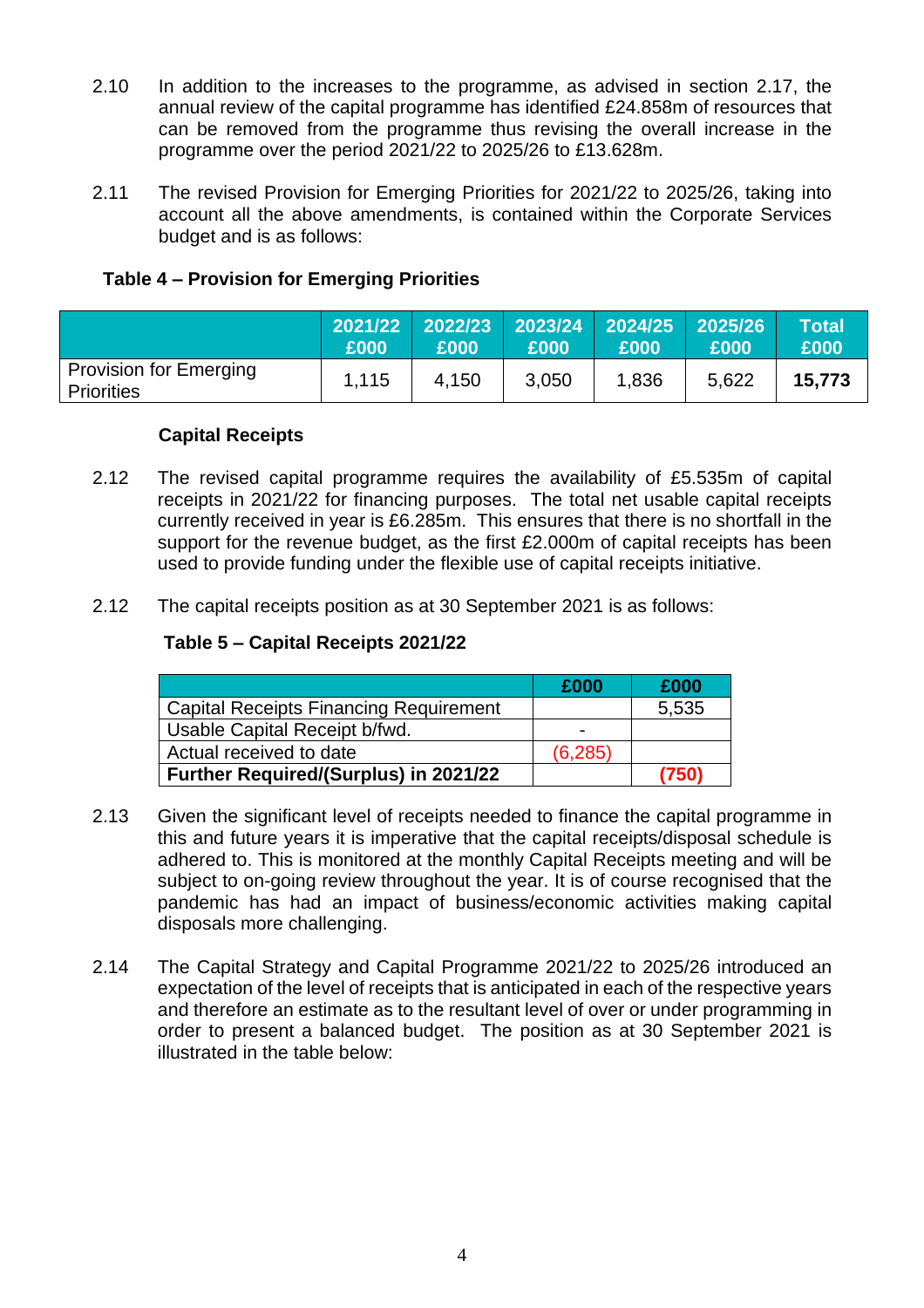## **Table 6 – Capital Receipts 2021/26**

| <b>Capital Receipts</b>                                                 | 2021/22<br>£000 | 2022/23<br>£000 | 2023/24<br>£000 | 2024/25<br>£000 | 2025/26<br>£000 |
|-------------------------------------------------------------------------|-----------------|-----------------|-----------------|-----------------|-----------------|
| <b>Capital Receipts Carried</b><br>Forward                              | -               | (3,481)         | (263)           | (725)           | 3,930           |
| <b>Estimated Capital Receipts</b>                                       | (2,731)         | (897)           | (1, 325)        |                 |                 |
| Received in year                                                        | (6, 285)        |                 |                 |                 |                 |
| <b>Total Receipts</b>                                                   | (9,016)         | (4,378)         | (1,588)         | (725)           | 3,930           |
| <b>Capital Receipts Financing</b><br>Requirement                        | 5,535           | 4,115           | 863             | 4,655           | 92              |
| Over/(Under) programming<br>$\qquad \qquad \cdots \qquad \qquad \cdots$ | (3, 481)        | (263)           | (725)           | 3,930           | 4,022           |

(subject to rounding – tolerance +/- £1k)

2.15 As shown above, the most recent projection indicates a potential shortfall in later years of the programme. However, there will be a further review of the asset disposal programme but until that is completed, it is prudent to retain the current programme and review during the course of the current year.

## **Annual Review of the Capital Programme**

- 2.16 In accordance with previous practice, the Annual Review of the Capital Programme has taken place (the Summer Review). There has been extensive discussion with Project Managers and Finance Officers to determine an updated profile of expenditure for all schemes. It also examined any further opportunities to reallocate resources or decommission schemes. It is also included an in-depth analysis of capital receipts. The outcome of the review has been presented to and agreed by the Capital Investment Programme Board.
- 2.17 The detailed outcome can be found in Appendix G on a scheme by scheme basis and is summarised below on a Portfolio basis.

## a) **Corporate Services**

There is a proposed rephasing of £2.776m from 2021/22 to 2022/23 and future years, and net increase in the capital programme of £0.500m.

The £2.226m net increase in Funding for Emerging Priorities reflects a realignment and rephasing of resources not now required in 2021/22.

#### b) **Children's Services**

There is a proposed acceleration of £5.668m of planned spending from 2022/23 to 2021/22 and a realignment and rephasing of future years budgets to reflect the current projected completions and commencement of works. This produces a net reduction in the capital programme of £0.492m and decreases the requirement for prudential borrowing. The major scheme impact is the bringing forward of £5m to support the Royton and Crompton school scheme.

There is a proposed realignment of resources, £4.135m of Basic Need Grant from 2022/23 to future years.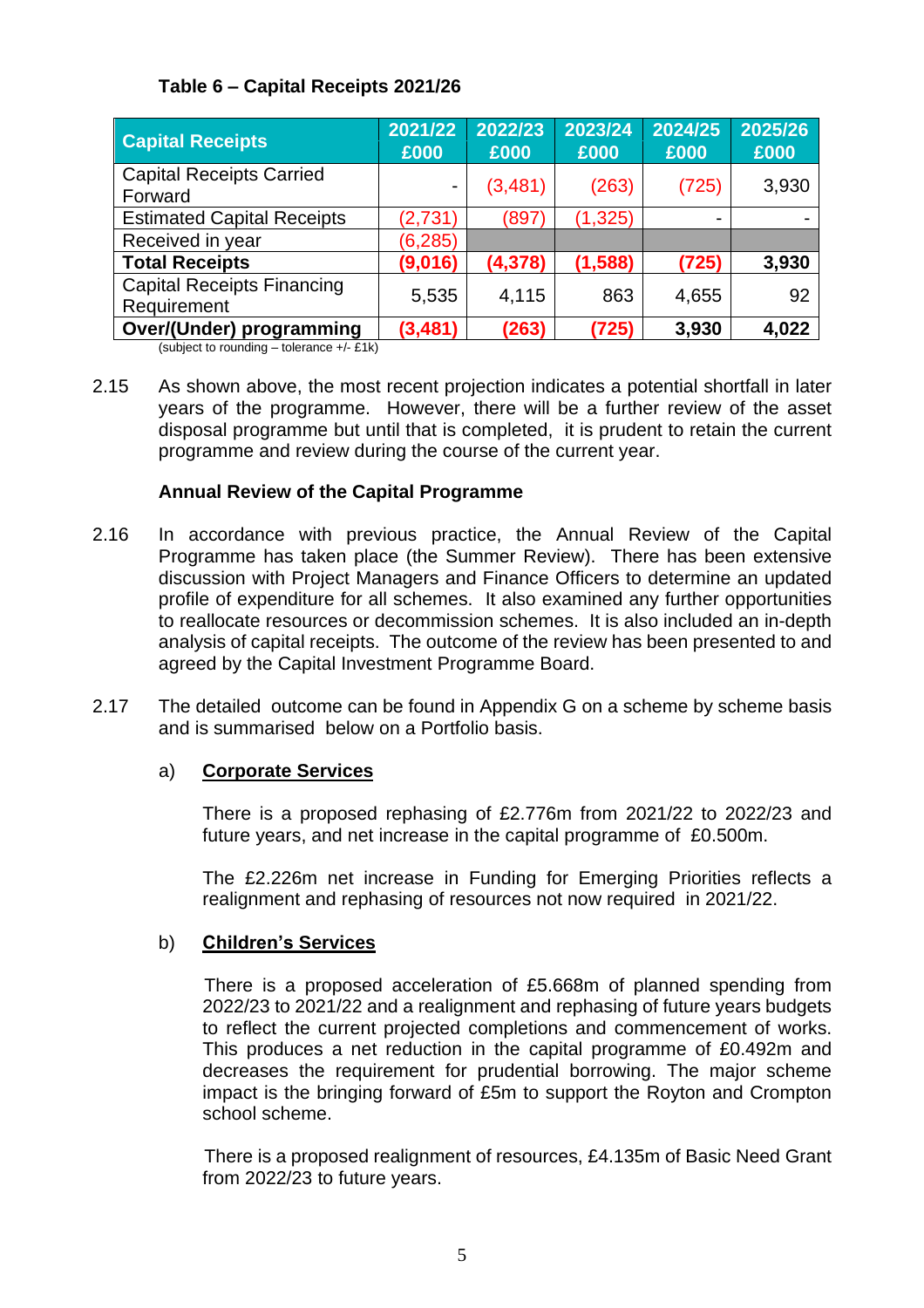## c) **Communities and Reform**

There is a proposed rephasing of £0.658m from 2021/22 to 2022/23 and 2023/24.

#### d) **Community Services & Adult Social Care**

There is a proposed rephasing of £0.804m from 2021/22 to 2022/23 and realignment of excess budget of £1.703m to other priority schemes.

#### e) **Housing Revenue Account**

There is a proposed rephasing of £8.122m from 2021/22 and 2022/23 to future years to reflect revised planned expenditure.

#### f) **People and Place**

There is a proposed rephasing of a net £14.382 to future years, and a net reduction in the overall capital programme of £23.169m. The key changes are outlined below

- Reprofiling of £11.351m of Boroughwide Development Schemes from 2021/22 to future years, including;
	- o £7.437m relates to the Refurbishment of the Old Library.
	- o £2.000m (2021/22) and £8.000m (2022/23) relating to the Flexible Housing Fund resources.
- £20.000m provisionally allocated to the Broadway Green Commercial Development project is no longer required and has been removed from the Boroughwide programme in 2024/25. The reduction in Prudential Borrowing will be reflected in the Council's revenue budget estimates.
- Reprofiling of £13.658m of Town Centre Developments into future years, largely related to the updated plans for the Spindles Shopping Centre scheme.
- Reprofiling of £4.838m from the Transport capital programme to future years.

#### g) **Overall Summary**

.

The Annual Review of the capital programme has highlighted a requirement for a net rephasing of £15.143m of planned expenditure from 2021/22 to future years and overall, the reduction of the capital programme by £24.858m (most of which would have been funded by prudential borrowing). This produces an associated revenue financing saving which will be included in future years revenue budget forecasts.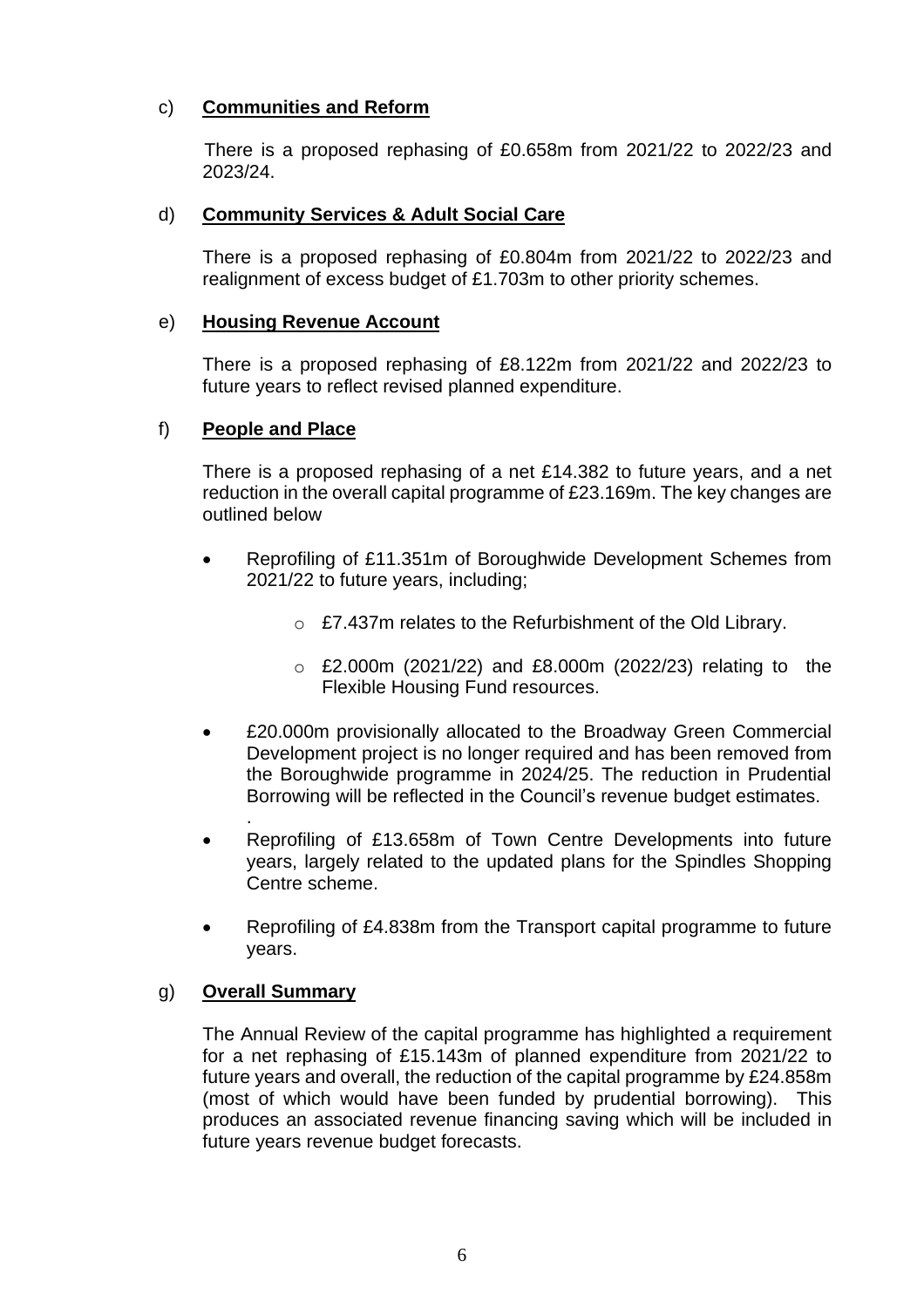2.18 As advised earlier in the report, in overall terms, there is a net increase to the 2021/22 to 2025/26 Capital Programme of £13.268m since the position reported at month 3

## 3 **Conclusion**

3.1 The detailed review of the capital programme has resulted in a significant proposed reprofiling of the programme and removal of resources from schemes which no longer require the funding. The revised forecast spending level for 2021/22 and future years will be closely monitored to ensure that any further changes are reflected in future reports.

## 4 **Appendices**

4.1 Appendix A - SUMMARY – Month 6 - Corporate Services Appendix B - SUMMARY – Month 6 - Children's Services Appendix C - SUMMARY – Month 6 - Communities and Reform

Appendix D - SUMMARY – Month 6 - Community Services & Adult Social Care Appendix E - SUMMARY – Month 6 - Housing Revenue Account (HRA) Appendix F - SUMMARY – Month 6 - People and Place Appendix G - SUMMARY – Month 6 - Proposed Changes arising from the Annual

Review of the Capital Programme

7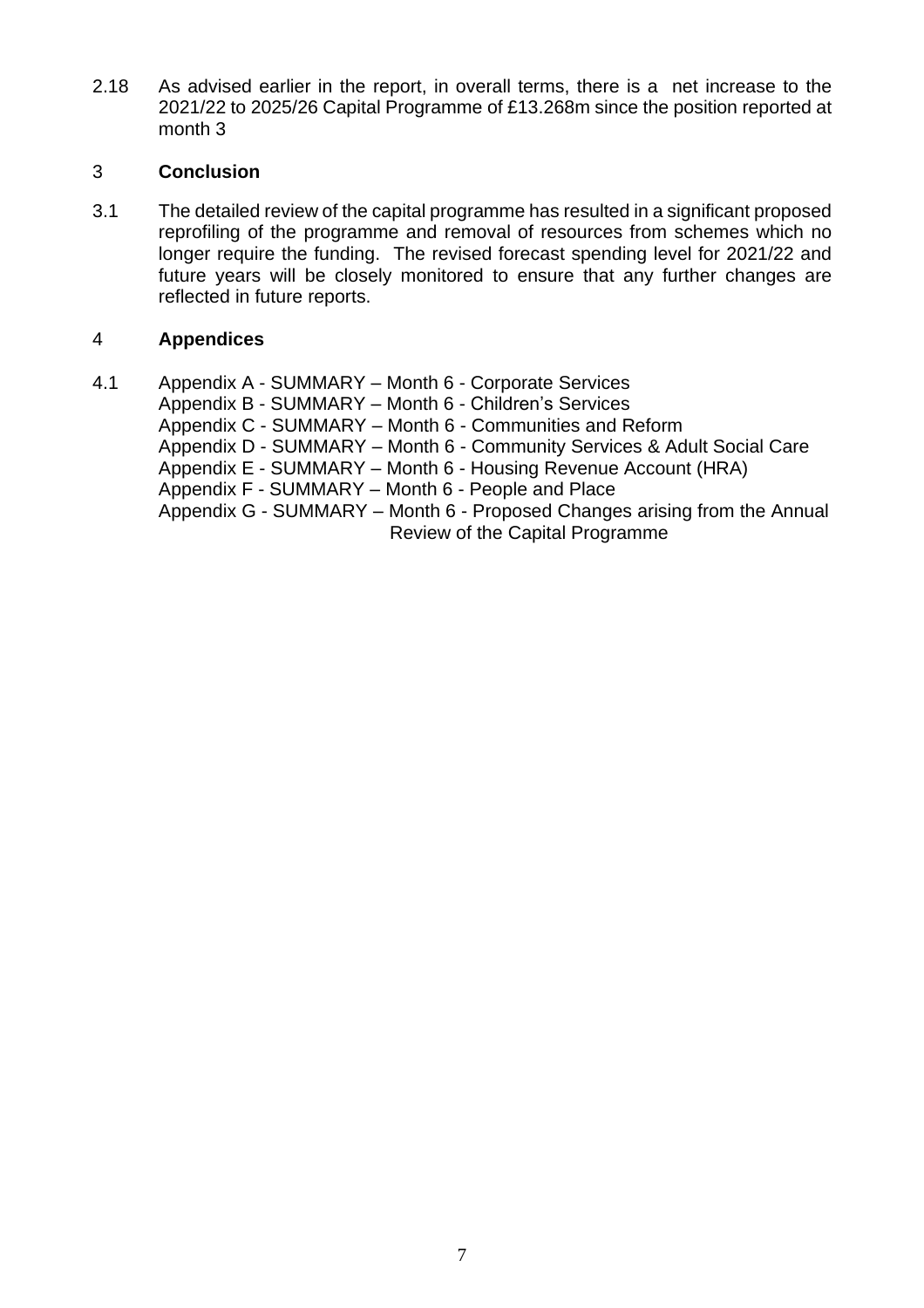#### **APPENDIX A**

## **SUMMARY – MONTH 6 (SEPTEMBER 2021) – Corporate Services**

| Service area            | <b>Revised</b><br><b>Budget</b><br><b>M03</b><br>£000 | Approved<br><b>Virements</b><br>(to M06)<br>£000 | <b>Proposed</b><br>Virement /<br>Rephase<br>£000 | <b>Revised</b><br><b>Budget</b><br><b>M06</b><br>£000 | <b>Forecast</b><br>£000  | <b>Year End</b><br>Variance<br>£000 |
|-------------------------|-------------------------------------------------------|--------------------------------------------------|--------------------------------------------------|-------------------------------------------------------|--------------------------|-------------------------------------|
| Corporate               | 7,656                                                 | -<br>---------------------------                 | (2,776)                                          | 4,880                                                 | 4,880                    | $\overline{\phantom{0}}$            |
| <b>General Services</b> | $\overline{\phantom{0}}$                              | $\overline{\phantom{0}}$                         | $\overline{\phantom{0}}$                         | -                                                     | $\overline{\phantom{0}}$ | $\blacksquare$                      |
|                         | 7,656                                                 |                                                  | (2,776)                                          | 4,880                                                 | 4,880                    | $\blacksquare$                      |

(subject to rounding – tolerance +/- £1k)

## **Major Variances Commentary**

No additional variances to report

#### **APPENDIX B**

#### **SUMMARY – MONTH 6 (SEPTEMBER 2021) - Children's Services**

| Service area                      | <b>Revised</b><br><b>Budget</b><br><b>M03</b><br>£000 | Approved<br><b>Virements</b><br>(to M06)<br>£000 | <b>Proposed</b><br>Virement /<br>Rephase<br>£000 | <b>Revised</b><br><b>Budget</b><br>M06<br>£000 | <b>Forecast</b><br>£000 | <b>Year End Variance</b><br>£000 |
|-----------------------------------|-------------------------------------------------------|--------------------------------------------------|--------------------------------------------------|------------------------------------------------|-------------------------|----------------------------------|
| Children, Young People & Families | 86                                                    |                                                  | (73)                                             | 13                                             | 13                      |                                  |
| Schools - General Provision       | 531                                                   | 830                                              | (95)                                             | 1,266                                          | 1,266                   |                                  |
| Schools - Primary                 | 1,758                                                 | 505                                              | 1,112                                            | 3,375                                          | 3,375                   |                                  |
| Schools - Secondary               | 2,621                                                 | 113                                              | 4,728                                            | 7,462                                          | 7,462                   |                                  |
| Schools - Special                 | 164                                                   | 17                                               | (3)                                              | 178                                            | 178                     |                                  |
| Schools - New Build               | 3,109                                                 | $\blacksquare$                                   |                                                  | 3,109                                          | 3,109                   |                                  |
|                                   | 8,269                                                 | 1,465                                            | 5,669                                            | 15,403                                         | 15,403                  |                                  |

## **Major Variances Commentary**

No additional variances to report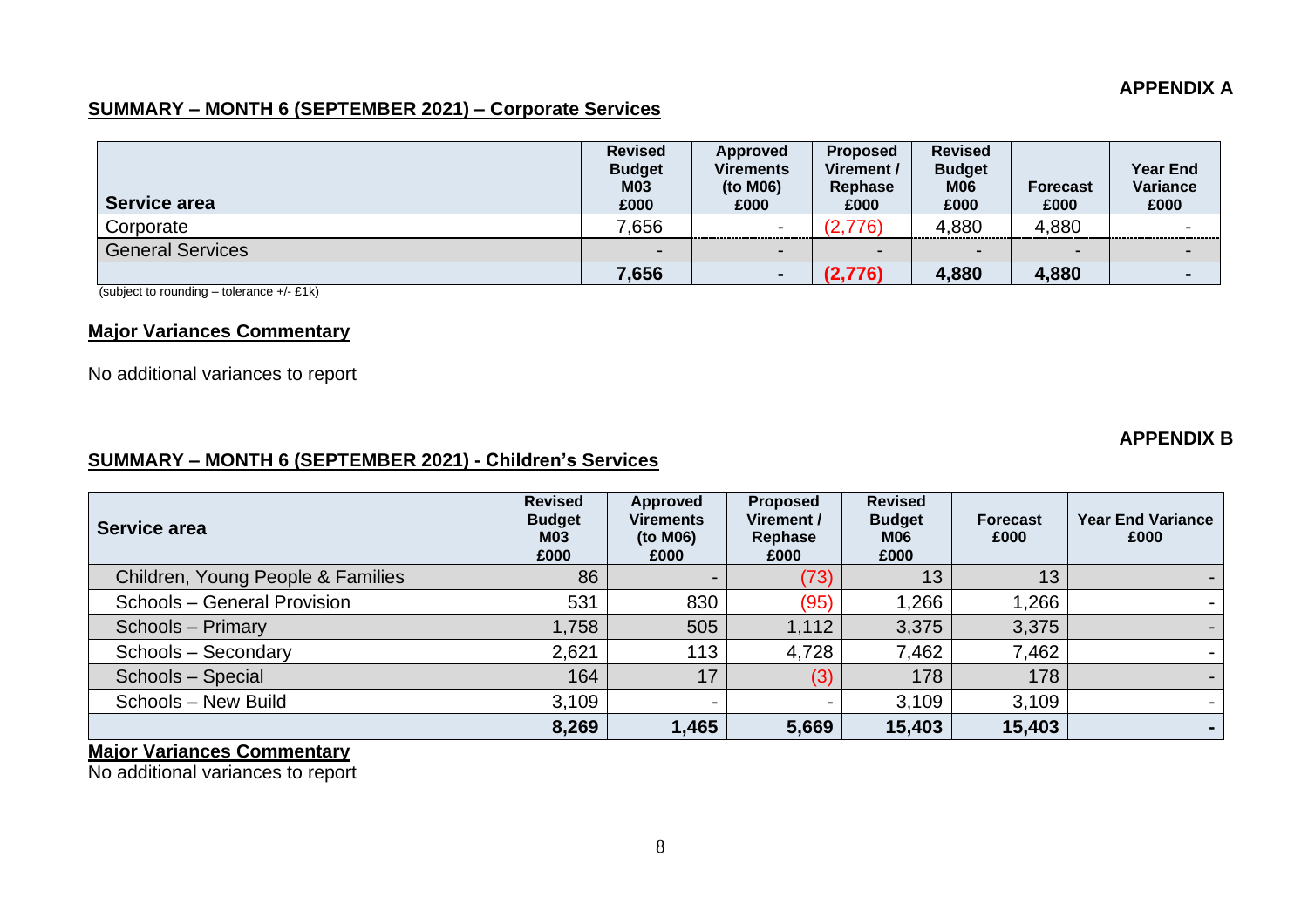#### **APPENDIX C**

#### **SUMMARY – MONTH 6 (SEPTEMBER 2021) - Communities and Reform**

| Service area                    | <b>Revised</b><br><b>Budget</b><br><b>M03</b><br>£000 | Approved<br><b>Virements (to</b><br>M06)<br>£000 | <b>Proposed</b><br>Virement /<br>Rephase<br>£000 | <b>Revised</b><br><b>Budget</b><br><b>M06</b><br>£000 | <b>Forecast</b><br>£000 | <b>Year End Variance</b><br>£000 |
|---------------------------------|-------------------------------------------------------|--------------------------------------------------|--------------------------------------------------|-------------------------------------------------------|-------------------------|----------------------------------|
| <b>District Investment Fund</b> | 693                                                   |                                                  | (658)                                            | 36                                                    | 36                      |                                  |
|                                 | 693                                                   |                                                  | (658)                                            | 36                                                    | 36                      |                                  |

(subject to rounding – tolerance +/- £1k)

## **Major Variances Commentary**

No additional variances to report

#### **APPENDIX D**

## **SUMMARY – MONTH 6 (SEPTEMBER 2021) - Community Health & Adult Social Care**

| Service area          | <b>Revised</b><br><b>Budget</b><br><b>M03</b><br>£000 | Approved<br><b>Virements</b><br>(to M06)<br>£000 | <b>Proposed</b><br>Virement/<br>Rephase<br>£000 | <b>Revised</b><br><b>Budget</b><br><b>M06</b><br>£000 | <b>Forecast</b><br>£000 | <b>Year End</b><br>Variance<br>£000 |
|-----------------------|-------------------------------------------------------|--------------------------------------------------|-------------------------------------------------|-------------------------------------------------------|-------------------------|-------------------------------------|
| <b>Adult Services</b> | 3.407                                                 |                                                  | .407)                                           | 2,005                                                 | 2,005                   | $\overline{\phantom{0}}$            |
|                       | 3,407                                                 |                                                  | (1, 407)                                        | 2,005                                                 | 2,005                   | $\blacksquare$                      |

(subject to rounding – tolerance +/- £1k)

## **Major Variances Commentary**

No additional variances to report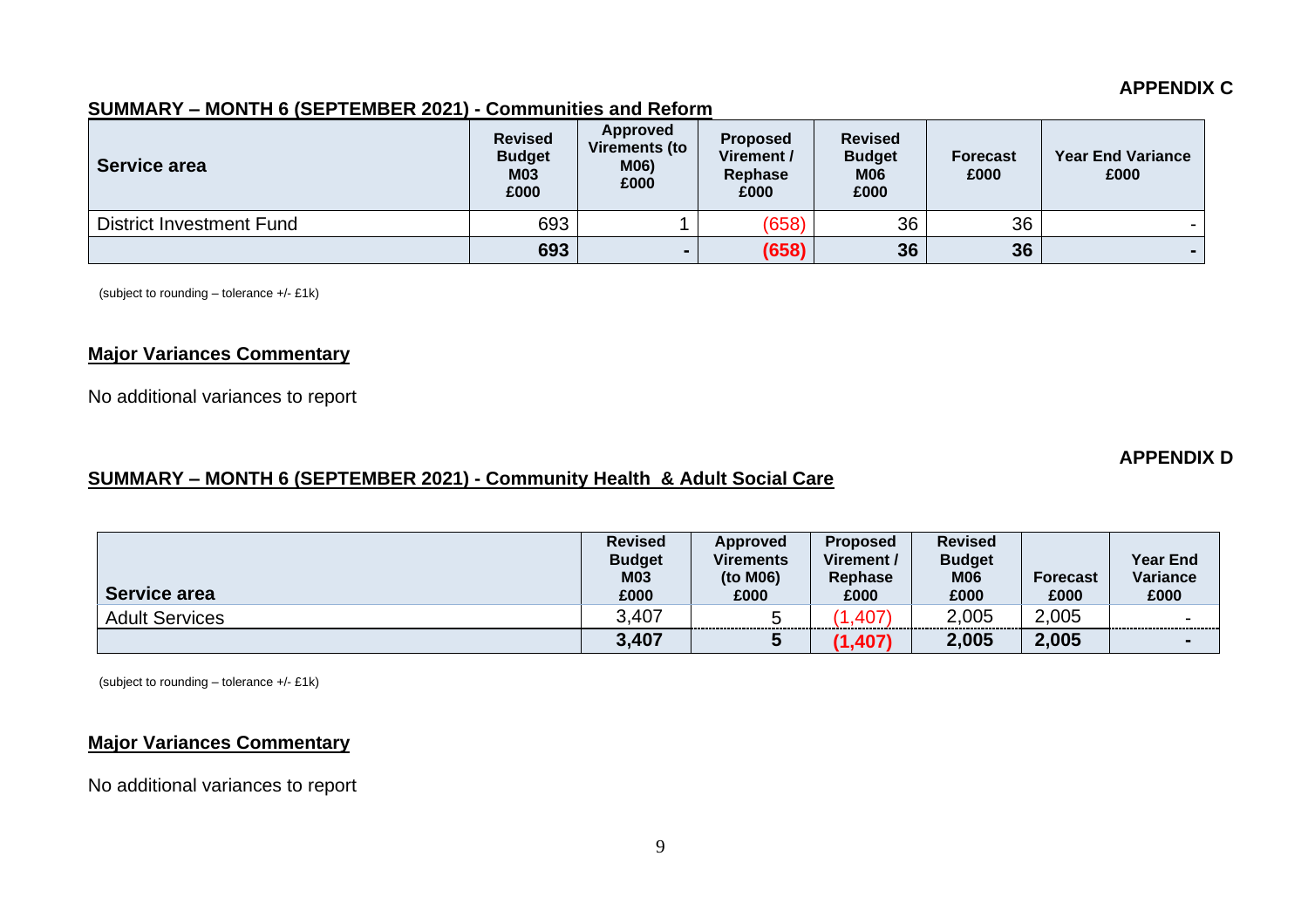# **SUMMARY – MONTH 6 (SEPTEMBER 2021) - Housing Revenue Account (HRA)**

| Service area                   | <b>Revised</b><br><b>Budget</b><br><b>M03</b><br>£000 | Approved<br>Virements (to<br>M06)<br>£000 | <b>Proposed</b><br>Virement /<br>Rephase<br>£000 | <b>Revised</b><br><b>Budget</b><br><b>M06</b><br>£000 | <b>Forecast</b><br>£000 | <b>Year End Variance</b><br>£000 |
|--------------------------------|-------------------------------------------------------|-------------------------------------------|--------------------------------------------------|-------------------------------------------------------|-------------------------|----------------------------------|
| <b>Housing Revenue Account</b> | 4,063                                                 |                                           | (3,278)                                          | 785                                                   | 785                     |                                  |
|                                | 4,063                                                 |                                           | (3, 278)                                         | 785                                                   | 785                     |                                  |

(subject to rounding – tolerance +/- £1k)

# **Major Variances Commentary**

No additional variances to report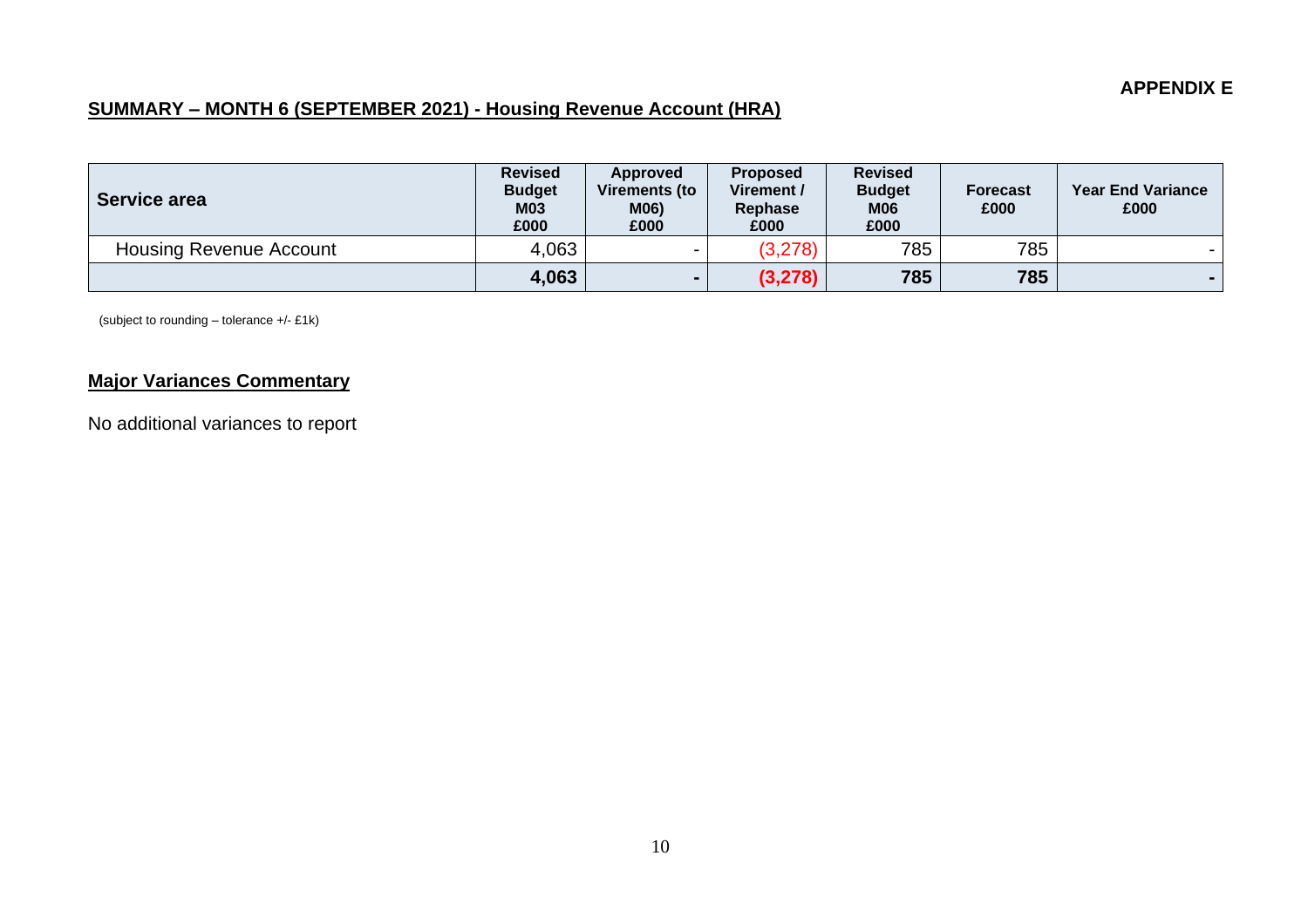## **APPENDIX F**

# **SUMMARY – MONTH 6 (SEPTEMBER 2021) - People and Place**

| Service area                                     | <b>Revised</b><br><b>Budget</b><br><b>M03</b><br>£000 | <b>Approved</b><br><b>Virements</b><br>(to M06)<br>£000 | <b>Proposed</b><br>Virement /<br>Rephase<br>£000 | <b>Revised</b><br><b>Budget</b><br><b>M06</b><br>£000 | <b>Forecast</b><br>£000 | <b>Year End Variance</b><br>£000 |
|--------------------------------------------------|-------------------------------------------------------|---------------------------------------------------------|--------------------------------------------------|-------------------------------------------------------|-------------------------|----------------------------------|
| <b>Asset Management - Corporate Premises</b>     | 14,576                                                | (8, 438)                                                | (4,094)                                          | 2,044                                                 | 2,044                   |                                  |
| <b>Asset Management - Education Premises</b>     | 4,682                                                 |                                                         | (2,589)                                          | 2,093                                                 | 2,093                   |                                  |
| <b>Boroughwide Developments</b>                  | 7,297                                                 | 8,638                                                   | (11, 351)                                        | 4,584                                                 | 4,584                   |                                  |
| Development (Economic)                           | 13                                                    |                                                         |                                                  | 13                                                    | 13                      |                                  |
| District Partnership - Boroughwide               | 239                                                   |                                                         | (199)                                            | 40                                                    | 40                      |                                  |
| Environment - Cemeteries and Crematorium         |                                                       | $\blacksquare$                                          | 37                                               | 37                                                    | 37                      |                                  |
| Environment - Countryside                        | 145                                                   | ۰.                                                      |                                                  | 145                                                   | 145                     |                                  |
| <b>Environment - Parks</b>                       | 79                                                    | $\blacksquare$                                          | (33)                                             | 46                                                    | 46                      |                                  |
| Environment - Playing Fields & Facilities        | $\overline{2}$                                        | $\blacksquare$                                          | (2)                                              |                                                       |                         |                                  |
| <b>ICT</b>                                       | 4,080                                                 |                                                         |                                                  | 4,080                                                 | 4,080                   |                                  |
| Parks & Playing Fields                           | 15                                                    | $\blacksquare$                                          | (2)                                              | 13                                                    | 13                      |                                  |
| Private Housing - HMRF                           | 117                                                   |                                                         |                                                  | 117                                                   | 117                     |                                  |
| <b>Private Housing</b>                           | 729                                                   | $\blacksquare$                                          | (729)                                            |                                                       |                         | $\blacksquare$                   |
| <b>Public Realm</b>                              | 100                                                   |                                                         | (95)                                             | 5                                                     | 5                       |                                  |
| <b>Town Centre Developments</b>                  | 14,494                                                | 1,052                                                   | (13, 655)                                        | 1,891                                                 | 1,891                   |                                  |
| <b>Transport - Accident Reduction</b>            | 852                                                   | 963                                                     | (189)                                            | 1,626                                                 | 1,626                   |                                  |
| <b>Transport - Bridges &amp; Structures</b>      | 1,782                                                 | 1,251                                                   | (624)                                            | 2,409                                                 | 2,409                   |                                  |
| <b>Transport - Fleet Management</b>              | 865                                                   | 16                                                      |                                                  | 881                                                   | 881                     |                                  |
| Transport - Highway Major Works/Drainage schemes | 9,547                                                 | (582)                                                   | (1, 331)                                         | 7,634                                                 | 7,634                   | $\blacksquare$                   |
| <b>Transport - Minor Works</b>                   | 593                                                   | 123                                                     | (244)                                            | 472                                                   | 472                     |                                  |
| Transport - Miscellaneous                        | 3,761                                                 | 466                                                     | (2, 451)                                         | 1,776                                                 | 1,776                   |                                  |
| <b>Transport - Street Lighting</b>               | 18                                                    | 10                                                      |                                                  | 28                                                    | 28                      |                                  |
|                                                  | 63,986                                                | 3,499                                                   | (37, 551)                                        | 29,934                                                | 29,934                  |                                  |

(subject to rounding – tolerance +/- £1k)

**Major Variances Commentary** No additional variances to report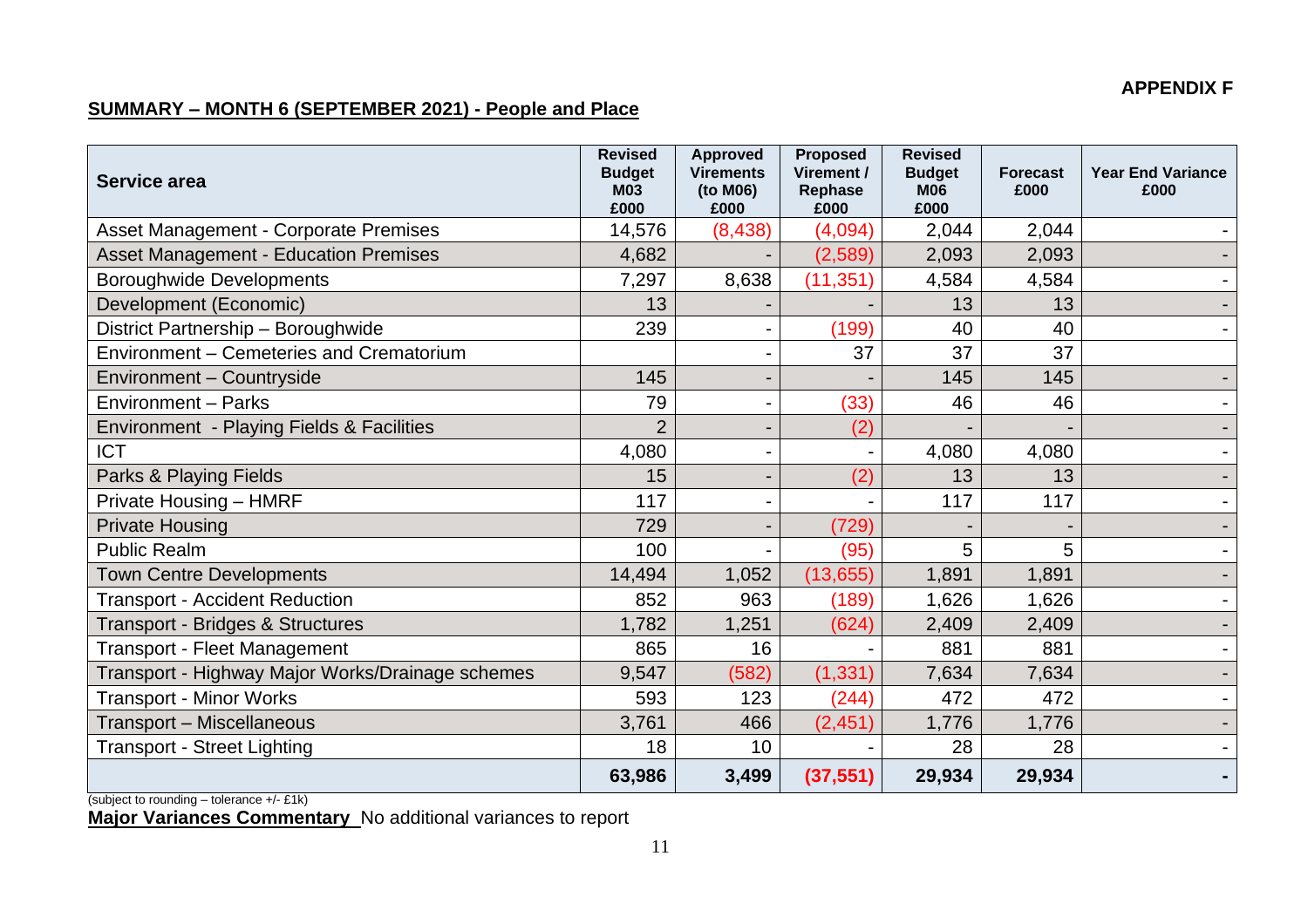## **APPENDIX G**

# **SUMMARY – MONTH 6 (SEPTEMBER 2021) Proposed Changes**

|                                                                   | 2021/22 | 2022/23  | 2023/24 | 2024/25 | 2025/26                  | Total        |
|-------------------------------------------------------------------|---------|----------|---------|---------|--------------------------|--------------|
| Portfolio / Service / Scheme                                      | £000    | £000     | £000    | £000    | £000                     | £000         |
| <b>Capital Treasury and Technical Accounting</b>                  |         |          |         |         |                          |              |
| Capital - Corporate                                               |         |          |         |         |                          |              |
| Corporate including Funding for Emerging Priorities               | (2,776) | 950      |         | 600     | 1,726                    | 500          |
| <b>Capital - Corporate Total</b>                                  | (2,776) | 950      |         | 600     | 1,726                    | 500          |
| <b>Capital Treasury and Technical Accounting Total</b>            | (2,776) | 950      |         | 600     | 1,726                    | 500          |
| <b>Children's Services</b>                                        |         |          |         |         |                          |              |
| Capital - Children Young People                                   |         |          |         |         |                          |              |
| 2 Year Old- General Provision                                     | (77)    |          | 77      |         |                          |              |
| Development of Office Accommodation - Children Social Care/Social |         |          |         |         |                          |              |
| Workers                                                           | 3       |          |         |         |                          | 3            |
| <b>Capital – Children and Young People Total</b>                  | (73)    |          | 77      |         |                          | $\mathbf{3}$ |
| Capital - Schools - General Provision                             |         |          |         |         |                          |              |
| <b>Education Basic Need General Provision</b>                     |         | (4, 135) | 2,185   | 2,000   |                          | 50           |
| <b>Schools Feasibility Funding</b>                                | (50)    | 95       |         |         |                          | 45           |
| Suitability in Schools                                            | (45)    |          |         |         |                          | (45)         |
| <b>Capital - Schools - General Provision Total</b>                | (95)    | (4,040)  | 2,185   | 2,000   |                          | 50           |
| Capital - Schools - Primary                                       |         |          |         |         |                          |              |
| Clarksfield Primary (Oasis Academy) Expansion                     | 1,627   |          | (1,627) |         |                          |              |
| Devolved Formula Capital (DFC) Primary School schemes             | (353)   | 353      |         |         |                          |              |
| Northmoor Academy Nursery Expansion                               | (50)    |          |         |         | $\overline{\phantom{a}}$ | (50)         |
| <b>Transfers to Academies</b>                                     | (111)   | 111      |         |         | -                        |              |
| Devolved Formula Capital (DFC) Secondary School schemes           | (48)    | 48       |         |         | ۰                        |              |
| Royton & Crompton Secondary - Mechanical, Electrical and Roofing  | (531)   | 50       |         |         | $\blacksquare$           | (481)        |
| North Chadderton School Expansion                                 | 322     | 1,562    | (1,884) |         |                          |              |
| Royton & Crompton School - Priority School Build Programme Ph.2   | 5,000   | (2,000)  | (3,000) |         | -                        |              |
| Royton & Crompton Sec School - Full Astro - pitch replacement.    | (14)    |          |         |         |                          | (14)         |
| <b>Capital - Schools - Secondary Total</b>                        | 4,729   | (340)    | (4,884) |         |                          | (495)        |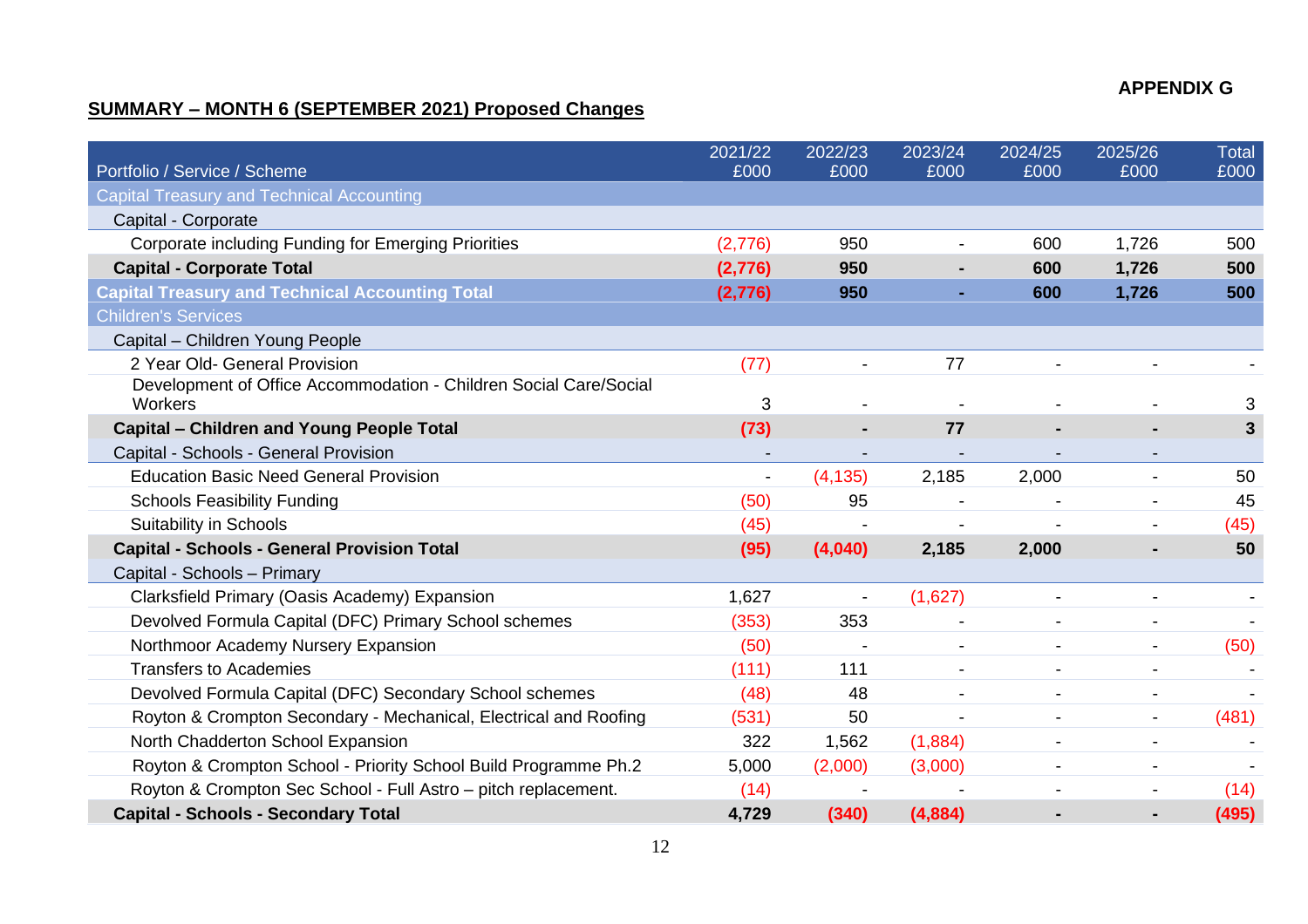|                                                         | 2021/22  | 202223         | 2023/24        | 2024/25        | 2025/26                  | <b>Total</b> |
|---------------------------------------------------------|----------|----------------|----------------|----------------|--------------------------|--------------|
| Portfolio / Service / Scheme                            | £000     | £000           | £000           | £000           | £000                     | £000         |
| Capital - Schools - Special                             |          |                |                |                |                          |              |
| Devolved Formula Capital (DFC) Special School schemes   | (4)      | 4              |                |                |                          |              |
| <b>Capital - Schools - Special Total</b>                | (4)      | 4              |                |                |                          |              |
| Capital - Schools New Build                             |          |                |                |                |                          |              |
| Saddleworth School New Build                            |          | (4,000)        |                |                | 4,000                    |              |
| <b>Capital - Schools New Build Total</b>                |          | (4,000)        |                |                | 4,000                    |              |
| <b>Children's Services Total</b>                        | 5,668    | (7, 910)       | (4, 249)       | 2,000          | 4,000                    | (492)        |
| <b>Communities and Reform</b>                           |          |                |                |                |                          |              |
| Capital - District Investment Fund (DIF)                |          |                |                |                |                          |              |
| DIF - Chadderton District Partnership (3 wards)         | (21)     | 21             | $\blacksquare$ |                |                          |              |
| DIF - Failsworth District Partnership (3 wards)         | (56)     | 56             |                |                |                          |              |
| DIF - Oldham District Partnership (7 wards)             | (59)     | 59             | $\blacksquare$ | $\blacksquare$ | $\blacksquare$           |              |
| DIF - Saddleworth & Lees District Partnership (3 wards) | (12)     | 12             |                |                |                          |              |
| DIF - Shaw & Crompton District Partnership (2 wards)    | (10)     | 10             |                |                |                          |              |
| LIF - Local Investment Fund                             | (500)    | 250            | 250            |                |                          |              |
| <b>Capital - DIF Total</b>                              | (658)    | 408            | 250            |                |                          |              |
| <b>Communities and Reform Total</b>                     | (658)    | 408            | 250            | $\sim$         | ٠                        |              |
| <b>Community Services &amp; Adult Social Care</b>       |          |                |                |                |                          |              |
| <b>Capital - Adult Services</b>                         |          |                |                |                |                          |              |
| Disabled Facilities Grant (DFG) Additional Projects     | (4)      | $\overline{a}$ |                |                |                          | (4)          |
| Disabled Facilities Grant (DFG) Boroughwide             | (1,000)  | 1,004          |                |                | $\overline{\phantom{a}}$ | 4            |
| Social Care - General Provision                         | (403)    | (200)          | (200)          | (900)          |                          | (1,703)      |
| <b>Capital - Adult Services Total</b>                   | (1, 407) | 804            | (200)          | (900)          | ٠                        | (1,703)      |
| <b>Community Services &amp; Adult Social Care Total</b> | (1,407)  | 804            | (200)          | (900)          | ٠                        | (1,703)      |
| Housing Revenue Account (HRA)                           |          |                |                |                |                          |              |
| Capital - HRA                                           |          |                |                |                |                          |              |
| <b>HRA Capital Strategy</b>                             | (3,098)  | (4,844)        | 213            | 6,764          | 1,150                    | 185          |
| Primrose Bank Purchase                                  | (180)    |                |                |                |                          | (180)        |
| <b>Capital - HRA Total</b>                              | (3, 278) | (4,844)        | 213            | 6,764          | 1,150                    | 5            |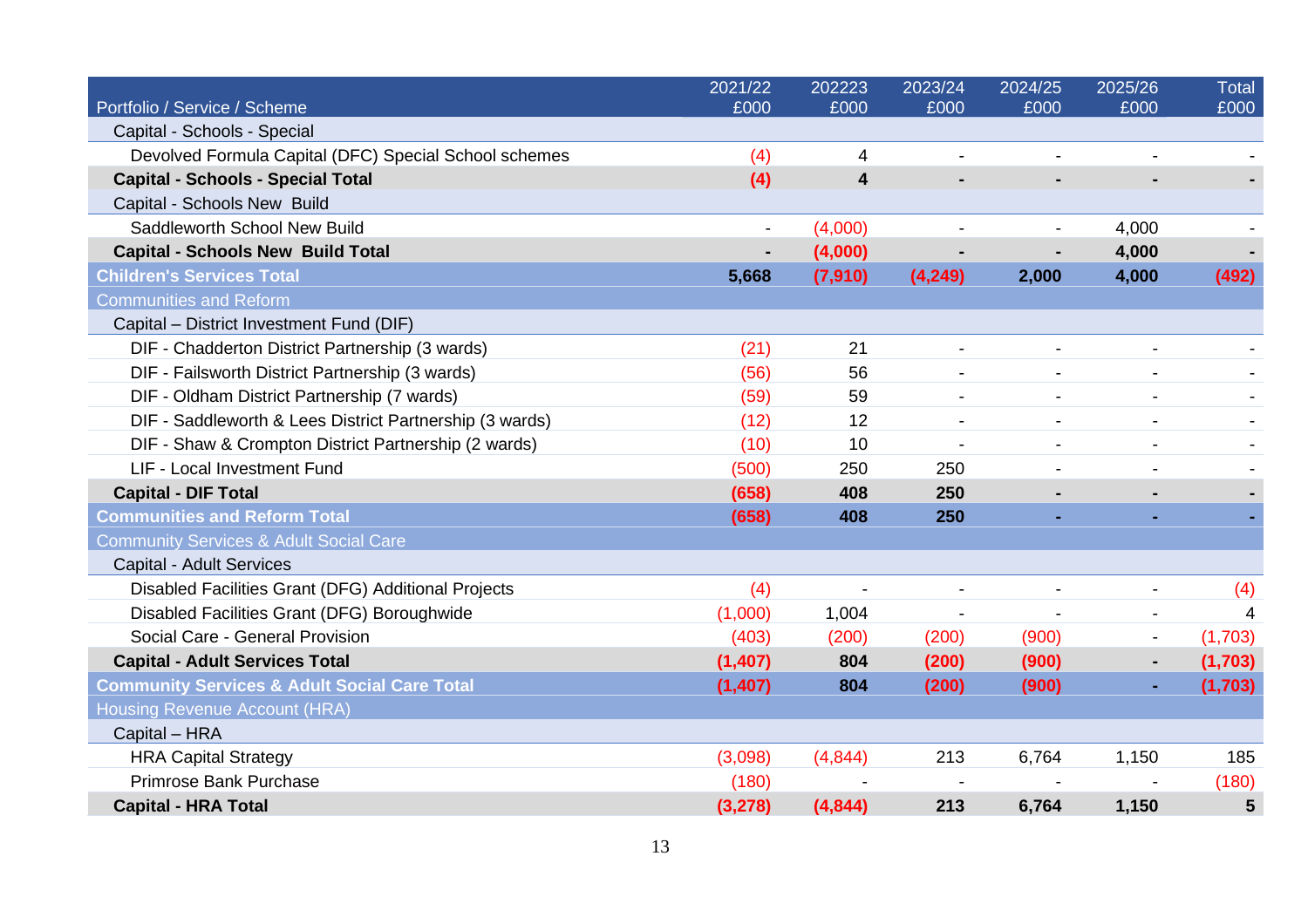|                                                                     | 2021/22   | 202223  | 2023/24                  | 2024/25  | 2025/26  | <b>Total</b>    |
|---------------------------------------------------------------------|-----------|---------|--------------------------|----------|----------|-----------------|
| Portfolio / Service / Scheme                                        | £000      | £000    | £000                     | £000     | £000     | £000            |
| <b>Housing Revenue Account Total</b>                                | (3,278)   | (4,844) | 213                      | 6,764    | 1,150    | $5\phantom{.0}$ |
| <b>People and Place</b>                                             |           |         |                          |          |          |                 |
| Capital - Asset Management - Asset Management                       |           |         |                          |          |          |                 |
| Asset Management (non-Education premises)                           | (4,094)   | 3,939   | 155                      |          |          |                 |
| Capital - Asset Management - Asset Management Total                 | (4,094)   | 3,939   | 155                      |          |          |                 |
| Capital - Asset Management - Education Premises                     |           |         |                          |          |          |                 |
| Asset Management - Education Premises (General)                     | (160)     | 270     |                          |          |          |                 |
| Asset Management - Education Premises (Primary Schools)             | (2, 279)  | 2169    |                          |          |          |                 |
| Asset Management - Education Premises (Secondary Schools)           | (150)     | 150     |                          |          |          |                 |
| <b>Capital - Asset Management - Education Premises Total</b>        | (2,589)   | 2,589   |                          |          |          |                 |
| Capital - Boroughwide Developments                                  |           |         |                          |          |          |                 |
| Acquisitions                                                        | (163)     | 163     |                          |          | (2,485)  | (2,485)         |
| Alexandra Park Depot                                                | (1,470)   | 1,470   |                          |          |          |                 |
| <b>Broadway Green Commercial Developments</b>                       |           |         | $\overline{\phantom{a}}$ | (20,000) |          | (20,000)        |
| Disposal Programme - Pre-Sales Expenditure (Strategic Regeneration) | 50        | 50      |                          |          |          | 100             |
| <b>Outstanding Compensations - General Provision</b>                |           |         |                          | (92)     | 92       |                 |
| <b>Flexible Housing Fund</b>                                        | (2,000)   | (8,000) | 6,000                    | 3,000    | 1,000    |                 |
| <b>Foxdenton Redevelopment</b>                                      | (348)     |         |                          |          |          | (348)           |
| Hollinwood / Langtree Regeneration                                  | 17        | 233     |                          |          |          | 250             |
| Old Library Refurbishment                                           | (7, 437)  | 5,000   | 2,483                    |          |          | 46              |
| <b>Capital - Boroughwide Developments Total</b>                     | (11, 351) | (1,084) | 8,483                    | (17,092) | (1, 394) | (22, 437)       |
| Capital - District Partnerships (DP) - Boroughwide                  |           |         |                          |          |          |                 |
| A62 Oldham Road Corridor- Manchester Boundary to M60 Motorway-      |           |         |                          |          |          |                 |
| District Centres Business Support (Neighbourhood Developments)      | (72)      | 12      | 60                       |          |          |                 |
| Boroughwide Business Grants Programme                               | (60)      | 10      | 50                       |          |          |                 |
| Local Investment Fund (LIF) - Royton High Street Grants             | (23)      | 5       | 18                       |          |          |                 |
| Shaw & Lees District Centres Business Support (Neighbourhood        |           |         |                          |          |          |                 |
| Developments)                                                       | (44)      | 14      | 30                       |          |          |                 |
| Capital - DP - Boroughwide Total                                    | (199)     | 41      | 158                      |          |          |                 |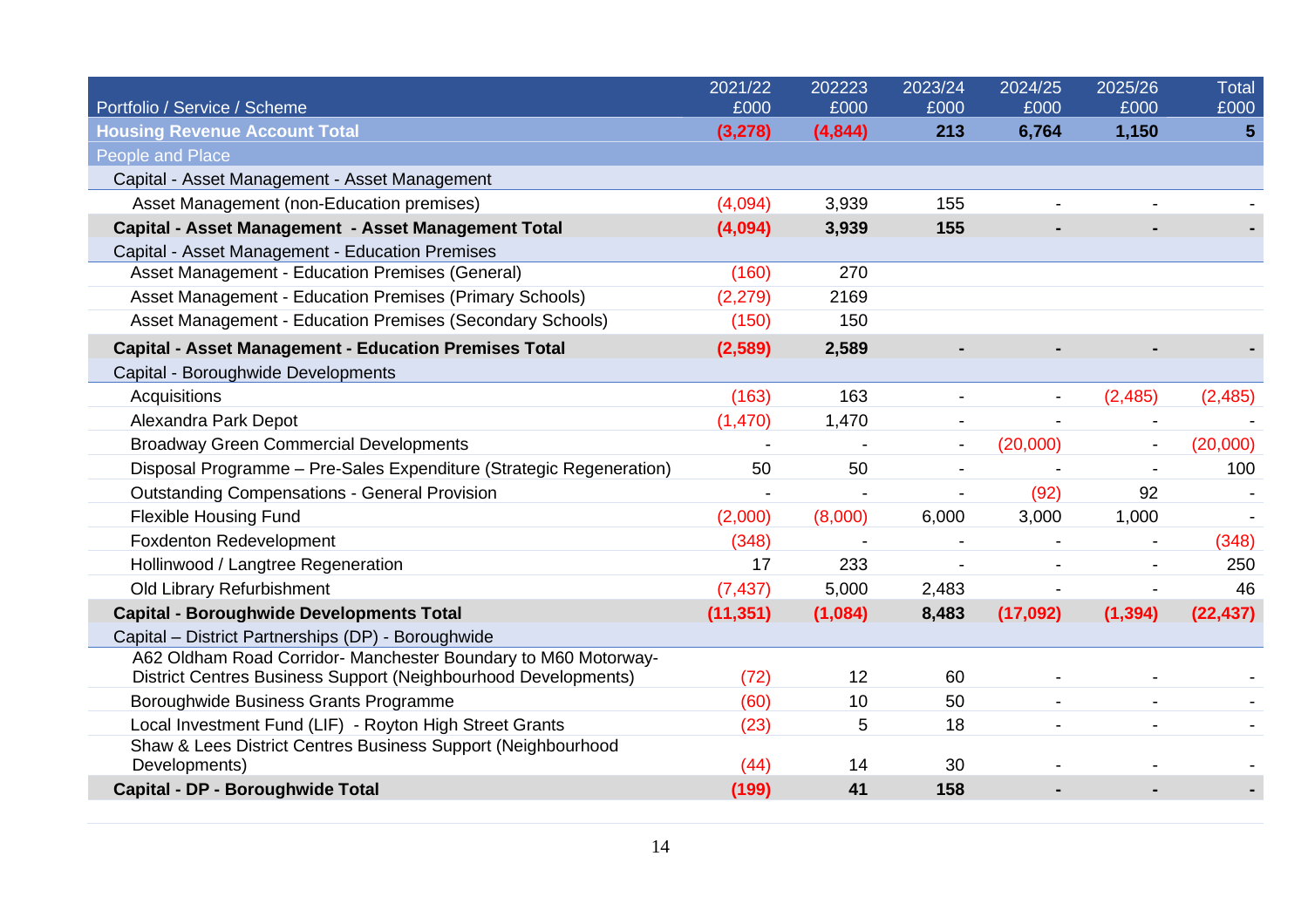|                                                               | 2021/22   | 202223         | 2023/24                  | 2024/25 | 2025/26 | Total |
|---------------------------------------------------------------|-----------|----------------|--------------------------|---------|---------|-------|
| Portfolio / Service / Scheme                                  | £000      | £000           | £000                     | £000    | £000    | £000  |
| Capital - Env - Cemeteries and Crematorium                    |           |                |                          |         |         |       |
| <b>Mercury Abatement</b>                                      | 37        | (953)          | 41                       | 875     |         |       |
| <b>Capital - Env - Cemeteries and Crematorium Total</b>       | 37        | (953)          | 41                       | 875     |         |       |
| Capital - Env - Parks                                         |           |                |                          |         |         |       |
| <b>LIF - Westminster Gardens</b>                              | (34)      | 34             |                          |         |         |       |
| <b>Capital - Env - Parks Total</b>                            | (34)      | 34             |                          |         |         |       |
| Capital - Env - Playing Fields & Facilities                   |           |                |                          |         |         |       |
| Milne Street MUGA and Play Space                              | (2)       | $\overline{2}$ |                          |         |         |       |
| <b>Capital - Env - Playing Fields &amp; Facilities Total</b>  | (2)       | $\mathbf{2}$   |                          |         |         |       |
| Capital - Parks & Playing Fields                              |           |                |                          |         |         |       |
| <b>Cottam Street Pocket Park</b>                              | (2)       |                |                          |         |         | (2)   |
| <b>Capital - Parks &amp; Playing Fields Total</b>             | (2)       |                |                          |         |         | (2)   |
| Capital - Private Housing - Non-HMRF                          |           |                |                          |         |         |       |
| Foxdenton - Broadway Green Phase 2                            | (729)     |                |                          |         |         | (729) |
| Self Delivery - Housing on Council Land                       |           | (5,000)        |                          |         | 5,000   |       |
| <b>Capital - Private Housing - Non-HMRF Total</b>             | (729)     | (5,000)        |                          |         | 5,000   | (729) |
| Capital - Public Realm                                        |           |                |                          |         |         |       |
| <b>Yorkshire Street Triangle</b>                              | (95)      | 45             | 50                       |         |         |       |
| <b>Capital - Public Realm Total</b>                           | (95)      | 45             | 50                       |         |         |       |
| Capital - Town Centre Developments                            |           |                |                          |         |         |       |
| <b>Egyptian Room</b>                                          | (241)     | 241            | $\overline{\phantom{a}}$ |         |         |       |
| Town Centre Developments including Town Fund Grant Allocation | (13, 414) | 3,898          | 6,708                    | (1,067) | 3,875   | (661) |
| <b>Capital - Town Centre Developments Total</b>               | (13, 655) | 4,139          | 6,708                    | (1,067) | 3,875   |       |
| Capital - Trans - Accident Reduction                          |           |                |                          |         |         |       |
| <b>Elk Mill Signalisation</b>                                 | (150)     | 150            |                          |         |         |       |
| Wellyhole Street / Constantine Street Traffic Calming         | (40)      | 40             |                          |         |         |       |
| <b>Capital - Trans - Accident Reduction Total</b>             | (190)     | 190            |                          |         |         |       |
| Capital - Trans - Bridges & Structures                        |           |                |                          |         |         |       |
| A62 Huddersfield Road, Scouthead (Near Doctor Lane)           | (50)      |                |                          |         |         | (50)  |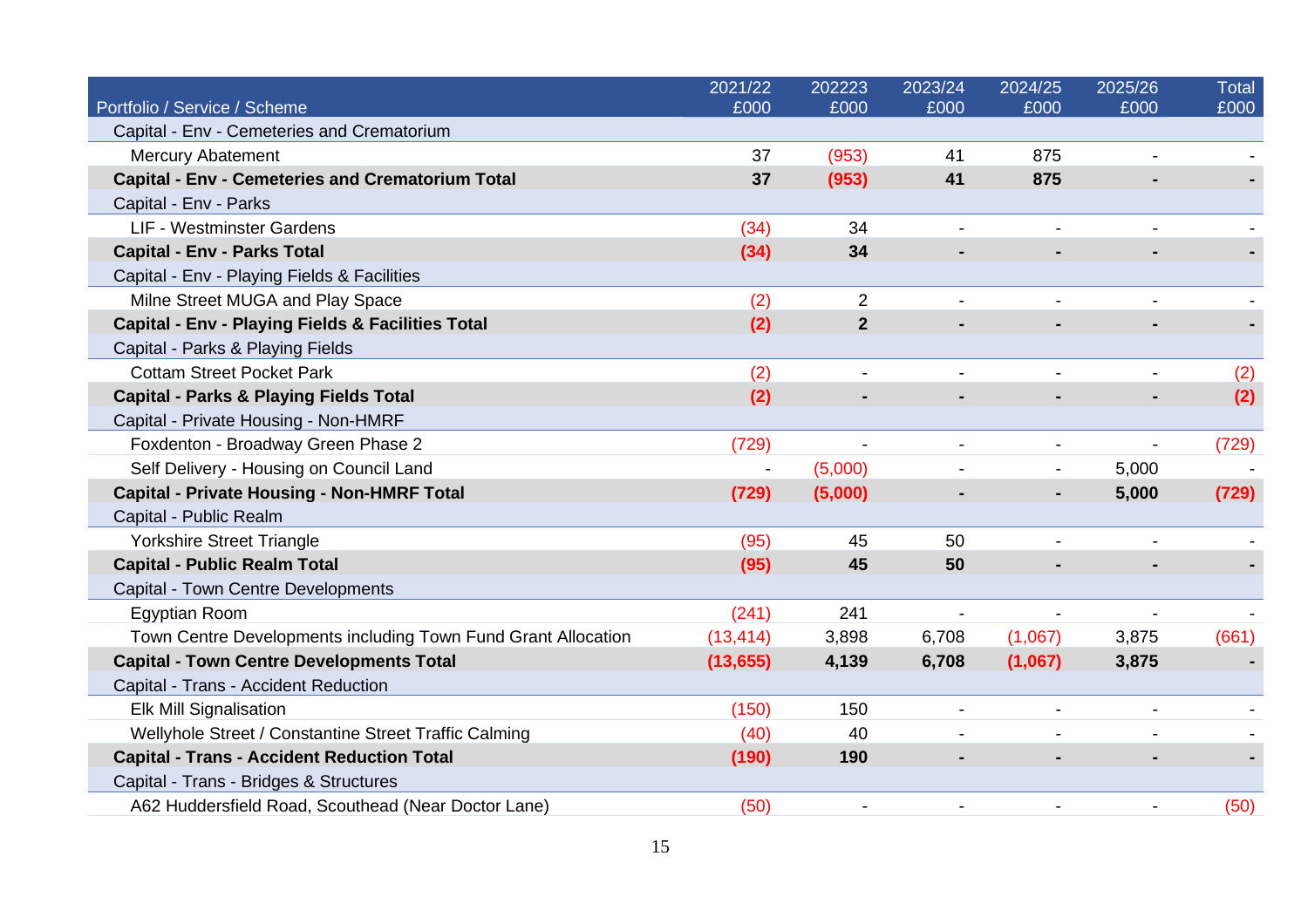|                                                              | 2021/22  | 202223   | 2023/24                  | 2024/25                  | 2025/26                  | Total    |
|--------------------------------------------------------------|----------|----------|--------------------------|--------------------------|--------------------------|----------|
| Portfolio / Service / Scheme                                 | £000     | £000     | £000                     | £000                     | £000                     | £000     |
| Abbey Hills Road Culvert                                     | (40)     | 40       | $\overline{\phantom{a}}$ |                          |                          |          |
| The Causeway Bridge, The Causeway off Gateway Crescent       | (100)    | 100      |                          |                          |                          |          |
| Denshaw Bridge, Delph Road                                   | (20)     | 20       | $\overline{\phantom{a}}$ | $\blacksquare$           |                          |          |
| Laurel Avenue Bridge                                         | (20)     | 20       |                          |                          |                          |          |
| <b>Shaws Lane Footbridge</b>                                 | (40)     | 40       |                          | $\overline{\phantom{a}}$ |                          |          |
| <b>Street Bridge Road Bridge</b>                             | (20)     | 20       |                          |                          |                          |          |
| Bridge Work - King Street Roundabout Footbridge              | (105)    | 105      |                          |                          |                          |          |
| Waterloo & Wellington Bridges                                | (51)     | (1,660)  | 1,711                    |                          |                          |          |
| Park Bridge to Ashton                                        | (28)     | 28       |                          |                          |                          |          |
| Tame Water Culvert, Delph                                    | (70)     | 70       |                          |                          |                          |          |
| Thurston Clough Culvert, Delph                               | (79)     |          |                          |                          |                          | (79)     |
| <b>Capital - Trans - Bridges &amp; Structures Total</b>      | (623)    | (1, 217) | 1,711                    |                          |                          | (129)    |
| Capital - Trans - Highway Major Works/Drainage schemes       |          |          |                          |                          |                          |          |
| 2021/22 Highways Investment Programme (HIP) Schemes - Red    | 1,612    |          |                          |                          |                          | 1,612    |
| 2021/22 HIP Schemes Amber                                    | 1,549    | 400      |                          |                          |                          | 1,949    |
| Elk Mill Roundabout                                          | (15)     | 15       | $\blacksquare$           |                          |                          |          |
| Local Transport Plan (LTP) Turf Pitt lane                    | (50)     | 50       | $\blacksquare$           | $\blacksquare$           |                          |          |
| <b>Oldham Town Centre Improvements</b>                       | (2, 514) | 2,514    |                          |                          |                          |          |
| Park Road to Town Centre                                     | (80)     | 80       | $\overline{\phantom{a}}$ |                          |                          |          |
| Royton Town Centre Connection                                | (187)    | 187      |                          |                          |                          |          |
| <b>Transport Investment</b>                                  | (1,646)  | (1,787)  |                          |                          | $\overline{\phantom{a}}$ | (3, 432) |
| Capital - Trans - Highway Major Works/Drainage schemes Total | (1, 330) | 1,459    |                          |                          |                          | 129      |
| Capital - Trans - Minor Works                                |          |          |                          |                          |                          |          |
| Chadderton Pedestrian & Cycle Access Improvements            | (244)    | 244      |                          |                          |                          |          |
| <b>Capital - Trans - Minor Works Total</b>                   | (244)    | 244      |                          |                          |                          |          |
| Capital - Trans - Miscellaneous                              |          |          |                          |                          |                          |          |
| Eastern Gateway Improvements (Prince's Gate)                 | (100)    | 100      |                          |                          |                          |          |
| Growth Deal 3 (GD3) - Market Hall Connectivity Improvements  | (2,053)  | 2,053    |                          |                          |                          |          |
| Growth Deal 3 - Programme Management Support                 | (80)     | 80       |                          |                          |                          |          |